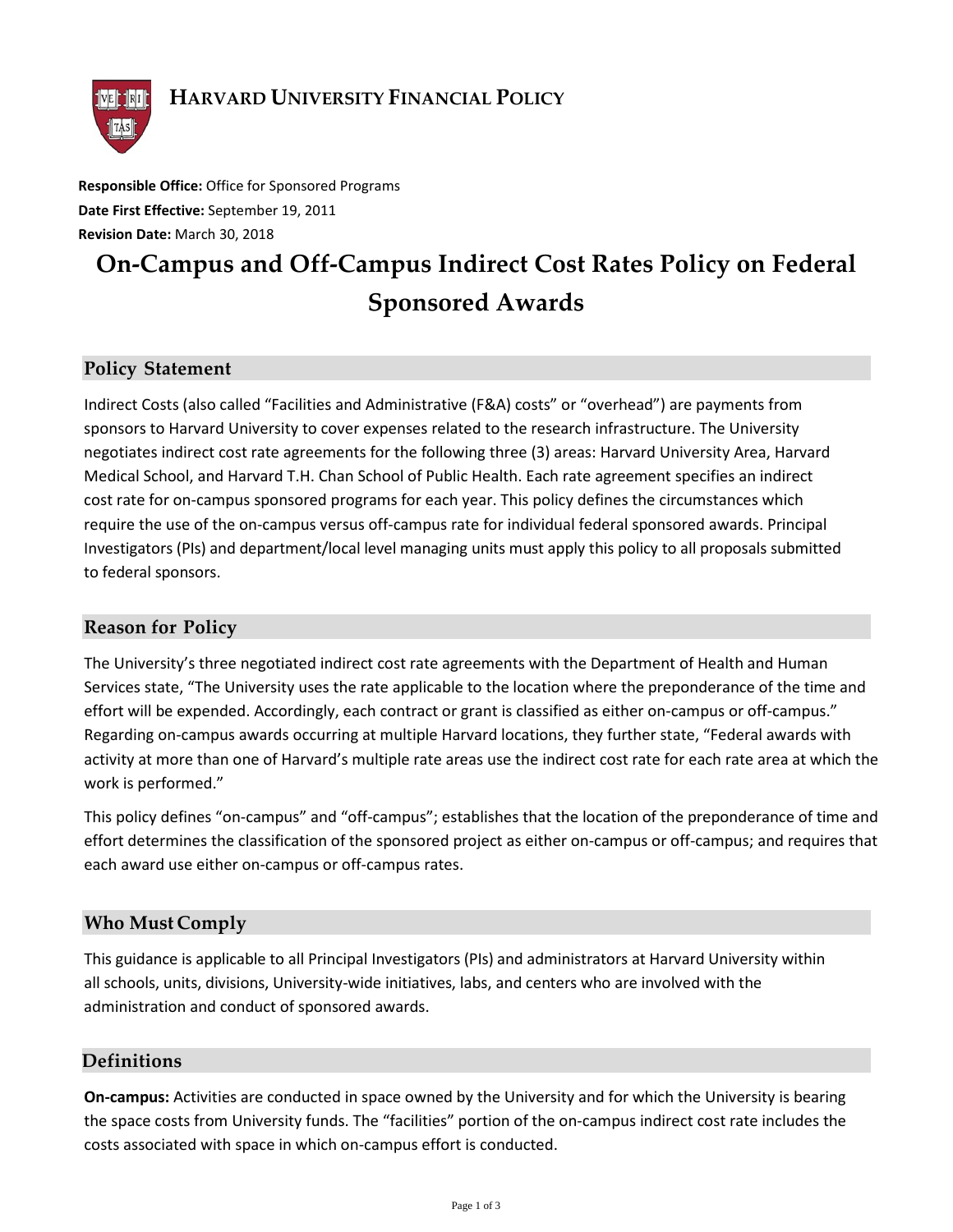**Off-campus:** Activities are conducted on premises not owned or leased by the University at locations where facilities-related indirect costs do not benefit the project. The "administrative" portion of the on-campus indirect cost rate (26%) applies to an off-campus sponsored project. For space used for off-campus research, an external source (typically, a sponsor) provides funding by paying directly for space, by reimbursing the University for its costs in renting or leasing the space, or by otherwise directly providing space for research at no charge to the University.

**Preponderance of time and effort:** The criterion for determining whether activity is conducted on-campus or off-campus for a sponsored project is as follows: when 50 percent or more of budgeted Harvard time and effort is performed on-campus, then the on-campus indirect cost rate applies; when more than 50 percent of budgeted Harvard time and effort is performed off-campus, the off-campus indirect cost rate (26%) applies. Note that any subaward or vendor service costs are not considered Harvard time and effort in the determination of preponderance of time and effort.

**Rented or leased space:** Space that is used for a sponsored project but not owned by the University, the costs of which are paid from University funds or from funds provided by the sponsor. Research time and effort expended in leased or rented space is classified as either on- or off-campus depending upon the method by which the costs of the space are paid, as follows:

- If the costs of the leased or rented space are paid **from University funds**, then research time and effort that is expended in that space should be regarded as on-campus.
- If the cost of the leased or rented space **is included as a direct cost in the project budget and is paid as a direct cost by the sponsor**, then research time and effort that is expended in that space should be regarded as off-campus.

## **Roles and Responsibilities**

#### **PI & Department/Local Level Managing Units are responsible for the following:**

- Determine, in consultation with Office of Sponsored Programs (OSP), Sponsored Programs Administration (SPA), or Office of Research Administration (ORA) whether the preponderance of Harvard time and effort occurs on-campus or off-campus over the life of the project and, therefore, which rate should be used
- Prepare proposal budgets that reflect where the preponderance of Harvard effort occurs

#### **Submitting Offices (OSP/SPA/ORA) are responsible for the following:**

- Assist PI and department/local level managing unit to determine whether the preponderance of Harvard time and effort occurs on-campus or off-campus over the life of the project and, therefore, which rates should be used
- Ensure the on-campus or off-campus indirect cost rate as confirmed or determined by the submitting office is applied to the awards in GMAS

#### **Exceptions**

All requests for an exception to this policy must be in writing, signed by the school/tub's Director of Research Administration, Financial Dean, or equivalent position and submitted to the Assistant Vice President (AVP) of OSP. After considering the request, the AVP of OSP will determine whether to grant or deny the exception.